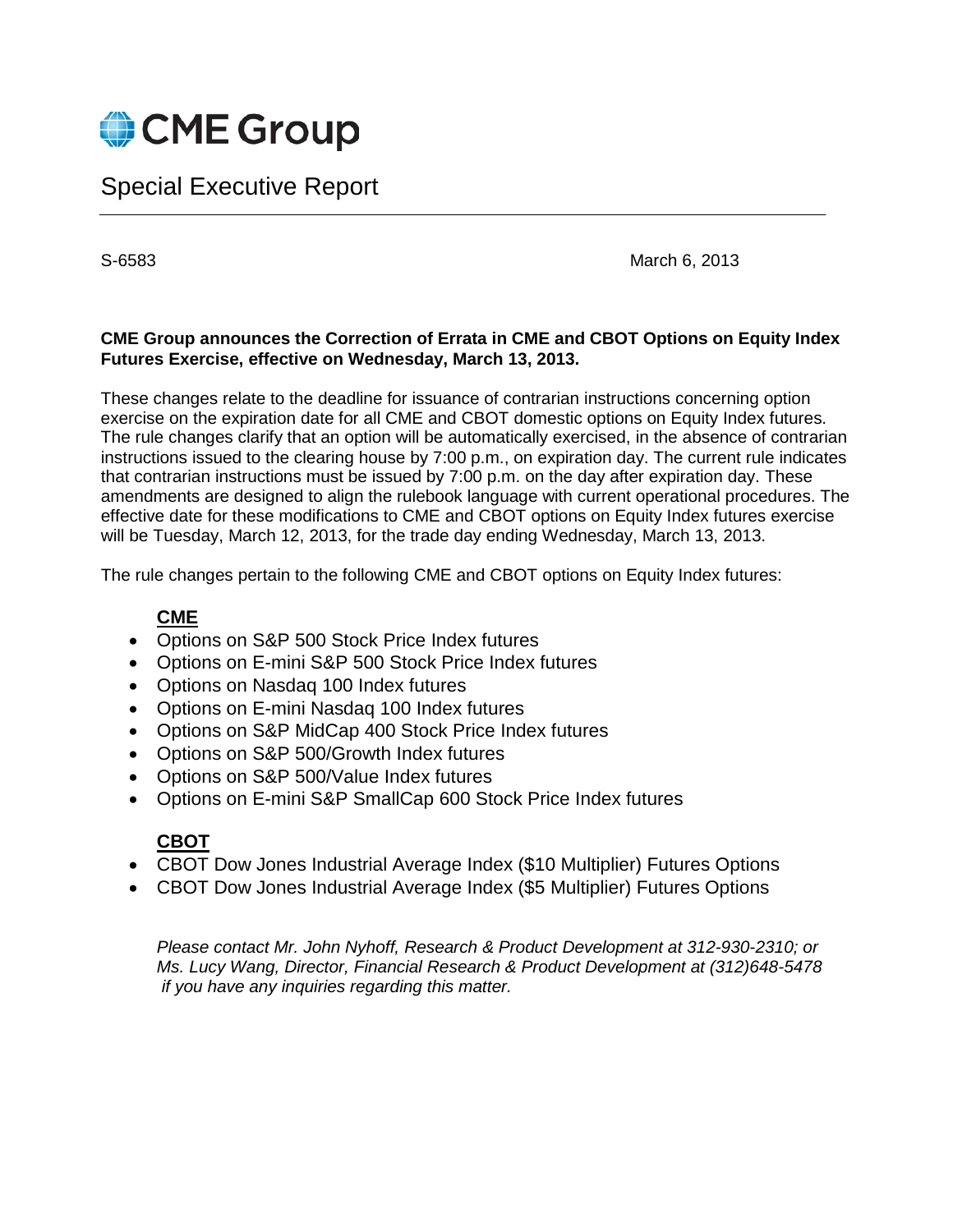# **Appendix**

# *(Additions are underlined; Deletions are bracketed and struck-through)* **CME Chapters**

### **Chapter 351A**

### **Options on Standard and Poor's 500 Stock Price Index™ Futures**

#### **351A02.A.1 Options Not in the European Style "End-of-Month" Series and European Style Weekly Series**

An option may be exercised by the buyer on any Business Day that the option is traded. Exercise of an option is accomplished by the clearing member representing the buyer presenting an exercise notice to the Clearing House by 7:00 p.m. on the day of exercise.

An option in the March quarterly cycle that is in the money and has not been liquidated or exercised prior to the termination of trading shall, in the absence of contrary instructions delivered to the Clearing House by 7:00 p.m. on the [Business Day following the termination of trading] day of the expiration by the clearing member representing the option buyer, be exercised automatically.

In-the-money options that expire in months other than those in the March quarterly cycle and have not been liquidated or exercised prior to the termination of trading shall, in the absence of contrary instructions delivered to the Clearing House by 7:00 p.m. on the day of the expiration by the clearing member representing the option buyer, be exercised automatically.

Corrections to option exercises may be accepted by the Clearing House after the 7:00 p.m. deadline and up to the beginning of final option expiration processing provided that such corrections are necessary due to; (1) a bona fide clerical error, (2) an unreconciled Exchange option transaction(s), or (3) an extraordinary circumstance where the clearing firm and customer are unable to communicate final option exercise instructions prior to the deadline. The decision whether a correction is acceptable will be made by the President of the Clearing House, or the President's designee, and such decision will be final.

# **Chapter 353A Options on Standard and Poor's Midcap 400 Stock Price Index™ Futures**

#### **353A02.A. Exercise of Option by Buyer**

An option may be exercised by the buyer on any Business Day that the option is traded. Exercise of an option is accomplished by the clearing member representing the buyer presenting an exercise notice to the Clearing House by 7:00 p.m. on the day of exercise.

An option in the March quarterly cycle that is in the money and has not been liquidated or exercised prior to the termination of trading shall, in the absence of contrary instructions delivered to the Clearing House by 7:00 p.m. on the [Business Day following the termination of trading] day of the expiration by the clearing member representing the option buyer, be automatically exercised.

In the money options that expire in months other than those in the March quarterly cycle and have not been liquidated or exercised prior to the termination of trading shall, in the absence of contrary instructions delivered to the Clearing House by 7:00 p.m. on the day of the expiration by the clearing member representing the option buyer, be exercised automatically.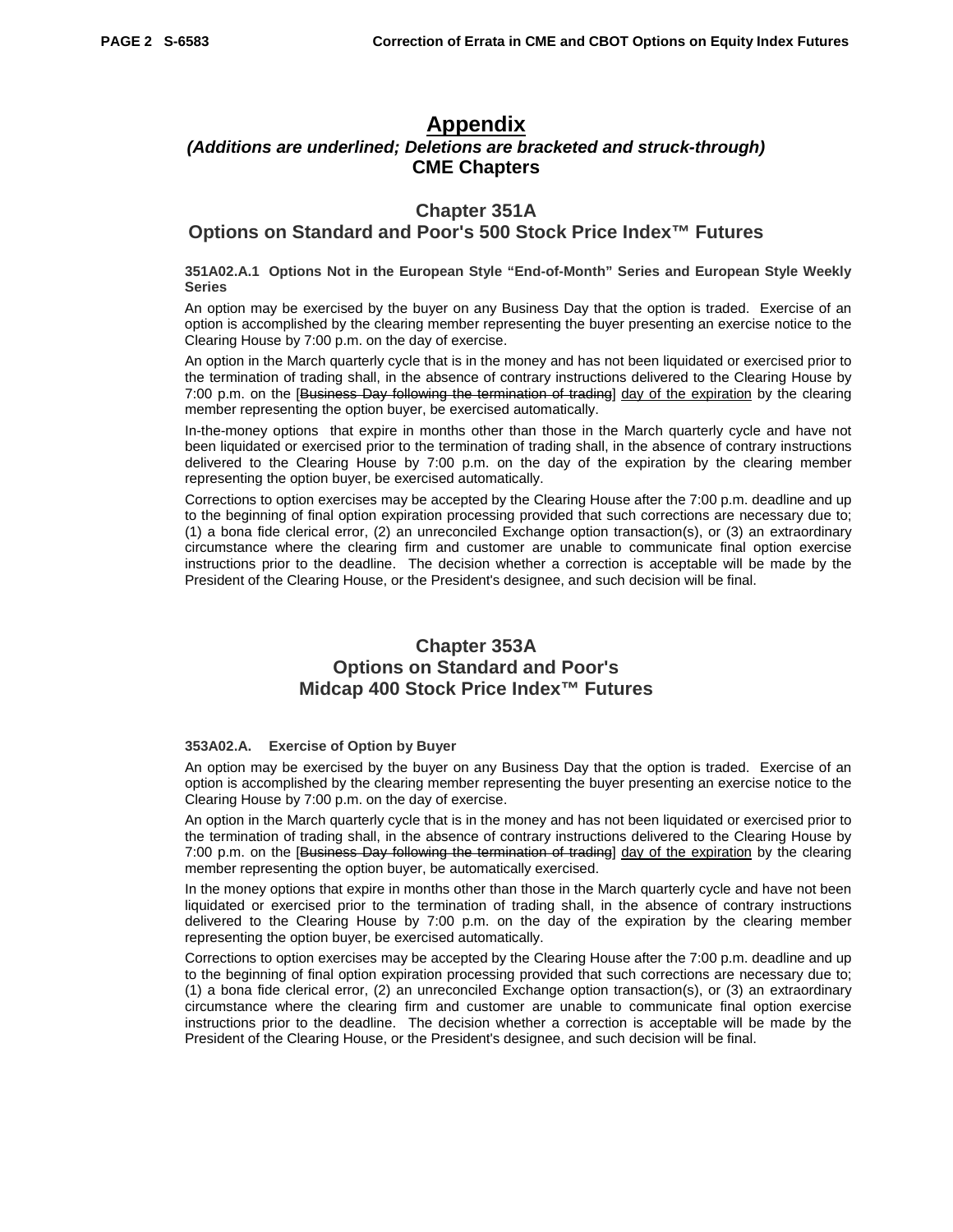### **Chapter 355A Options on S&P 500® / Growth Index Futures**

#### **355A02.A. Exercise of Option by Buyer**

An option may be exercised by the buyer on any Business Day that the option is traded. Exercise of an option is accomplished by the clearing member representing the buyer presenting an exercise notice to the Clearing House by 7:00 p.m. on the day of exercise.

An option in the March quarterly cycle that is in the money and has not been liquidated or exercised prior to the termination of trading shall, in the absence of contrary instructions delivered to the Clearing House by 7:00 p.m. on the [Business Day following the termination of trading] day of the expiration by the clearing member representing the option buyer, be automatically exercised.

In the money options that expire in months other than those in the March quarterly cycle and have not been liquidated or exercised prior to the termination of trading shall, in the absence of contrary instructions delivered to the Clearing House by 7:00 p.m. on the day of the expiration by the clearing member representing the option buyer, be exercised automatically.

### **Chapter 356A Options on S&P 500® / Value Index Futures**

#### **356A02.A. Exercise of Option by Buyer**

An option may be exercised by the buyer on any Business Day that the option is traded. Exercise of an option is accomplished by the clearing member representing the buyer presenting an exercise notice to the Clearing House by 7:00 p.m. on the day of exercise.

An option in the March quarterly cycle that is in the money and has not been liquidated or exercised prior to the termination of trading shall, in the absence of contrary instructions delivered to the Clearing House by 7:00 p.m. on the [Business Day following the termination of trading] on the day of expiration by the clearing member representing the option buyer, be automatically exercised.

In the money options that expire in months other than those in the March quarterly cycle and have not been liquidated or exercised prior to the termination of trading shall, in the absence of contrary instructions delivered to the Clearing House by 7:00 p.m. on the day of the expiration by the clearing member representing the option buyer, be exercised automatically.

### **Chapter 357A Options on NASDAQ 100 Index® Futures**

#### **357A02.A.1. Options Not in the European Style "End-of-Month" Series**

An option may be exercised by the buyer on any Business Day that the option is traded. To exercise an option the clearing member representing the buyer shall present an exercise notice to the Clearing House by 7:00 p.m. on the day of exercise.

An option in the March quarterly cycle that is in the money and has not been liquidated or exercised prior to the termination of trading shall, in the absence of contrary instructions delivered to the Clearing House by 7:00 p.m. on the [Business Day following the termination of trading] day of the expiration by the clearing member representing the option buyer, be exercised automatically.

In-the-money options that expire in months other than those in the March quarterly cycle and have not been liquidated or exercised prior to the termination of trading shall, in the absence of contrary instructions delivered to the Clearing House by 7:00 p.m. on the day of the expiration by the clearing member representing the option buyer, be exercised automatically.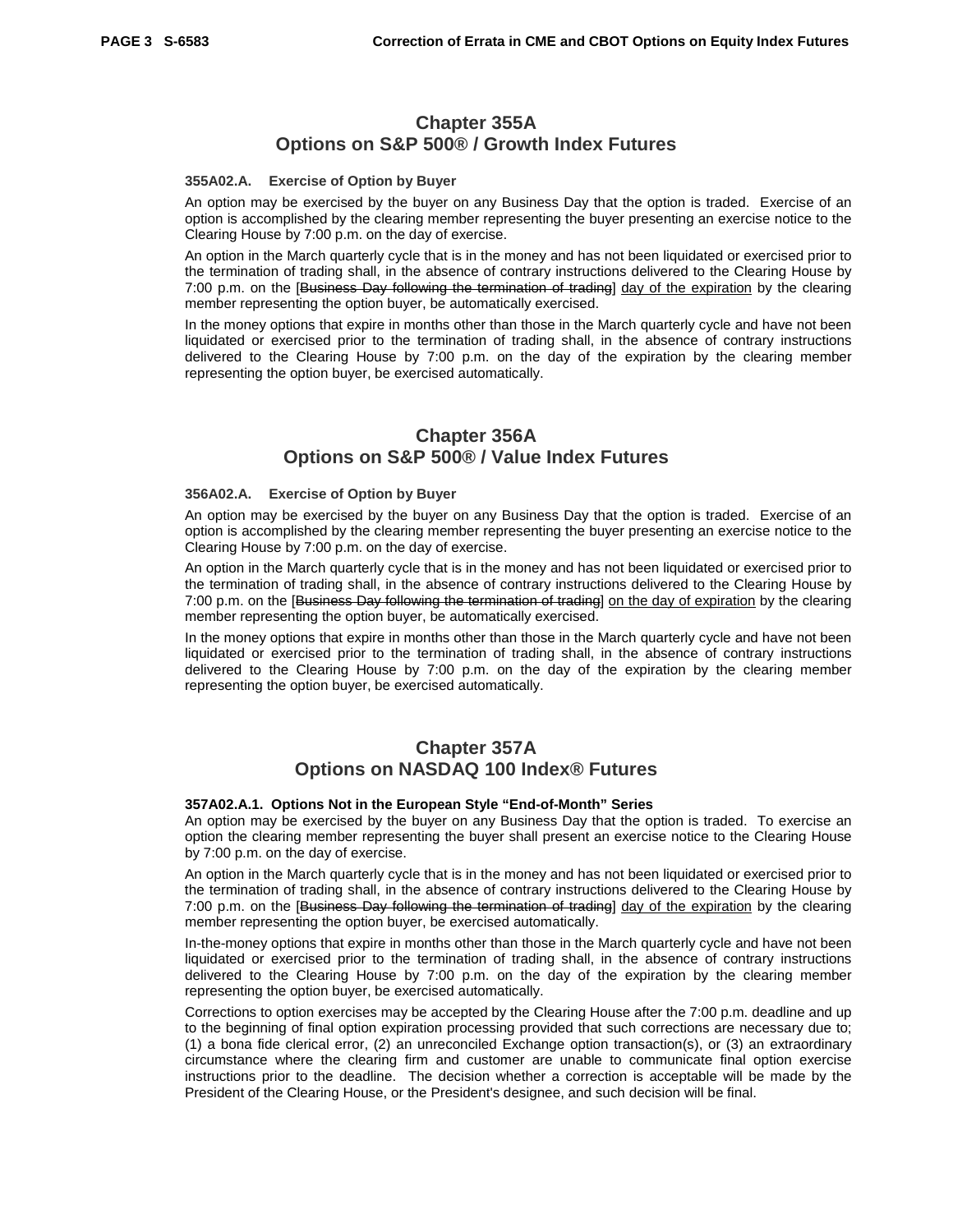# **Chapter 358A Options on E-mini® Standard and Poor's 500 Stock Price Index Futures**

#### **358A02.A.1 Options Not in the European Style "End-of-Month" Series and European Style Weekly Series**

An option may be exercised by the buyer on any Business Day that the option is traded. Exercise of an option is accomplished by the clearing member representing the buyer presenting an exercise notice to the Clearing House by 7:00 p.m. on the day of exercise.

An option in the March quarterly cycle that is in the money and has not been liquidated or exercised prior to the termination of trading shall, in the absence of contrary instructions delivered to the Clearing House by 7:00 p.m. on the [Business Day following the termination of trading] day of the expiration by the clearing member representing the option buyer, be exercised automatically.

In-the-money options that expire in months other than those in the March quarterly cycle and have not been liquidated or exercised prior to the termination of trading shall, in the absence of contrary instructions delivered to the Clearing House by 7:00 p.m. on the day of the expiration by the clearing member representing the option buyer, be exercised automatically.

Corrections to option exercises may be accepted by the Clearing House after the 7:00 p.m. deadline and up to the beginning of final option expiration processing provided that such corrections are necessary due to; (1) a bona fide clerical error, (2) an unreconciled Exchange option transaction(s), or (3) an extraordinary circumstance where the clearing firm and customer are unable to communicate final option exercise instructions prior to the deadline. The decision whether a correction is acceptable will be made by the President of the Clearing House, or the President's designee, and such decision will be final.

# **Chapter 359A Options on E-mini NASDAQ 100 Index® Futures**

#### **359A02.A.1 Options Not in the European Style "End-of-Month" Series**

An option may be exercised by the buyer on any Business Day that the option is traded. To exercise an option the clearing member representing the buyer shall present an exercise notice to the Clearing House by 7:00 p.m. on the day of exercise.

An option in the March quarterly cycle that is in the money and has not been liquidated or exercised prior to the termination of trading shall, in the absence of contrary instructions delivered to the Clearing House by 7:00 p.m. on the [Business Day following the termination of trading] day of the expiration by the clearing member representing the option buyer, be exercised automatically.

In-the-money options that expire in months other than those in the March quarterly cycle and have not been liquidated or exercised prior to the termination of trading shall, in the absence of contrary instructions delivered to the Clearing House by 7:00 p.m. on the day of the termination of trading by the clearing member representing the option buyer, be exercised automatically.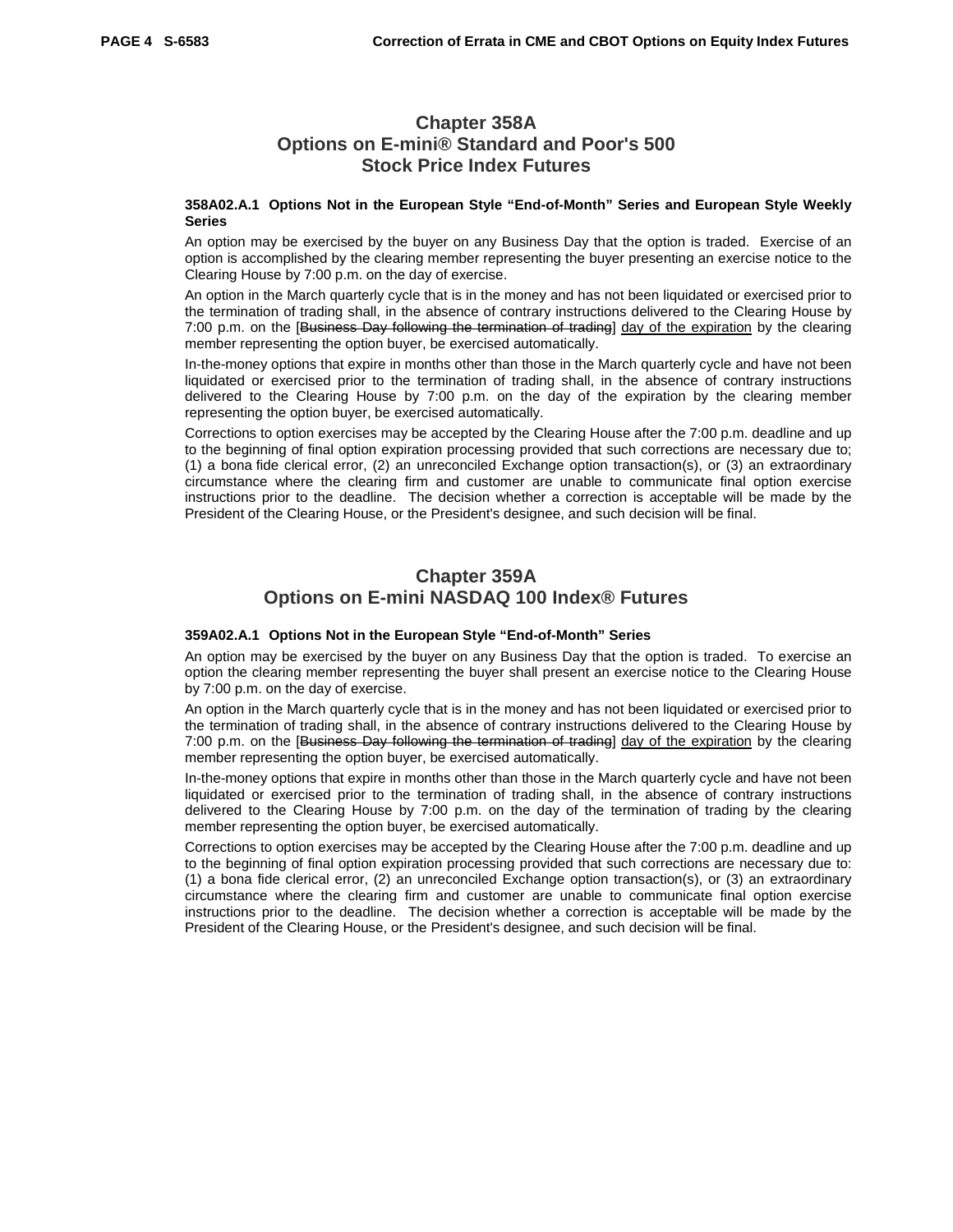# **Chapter 362A Options on E-mini Standard & Poor's MidCap 400® Stock Price Index Futures**

#### **362A02.A. Exercise of Option by Buyer**

An option may be exercised by the buyer on any Business Day that the option is traded. Exercise of an option is accomplished by the clearing member representing the buyer presenting an exercise notice to the Clearing House by 7:00 p.m. on the day of exercise.

An option in the March quarterly cycle that is in the money and has not been liquidated or exercised prior to the termination of trading shall, in the absence of contrary instructions delivered to the Clearing House by 7:00 p.m. on the [Business Day following the termination of trading] day of the expiration by the clearing member representing the option buyer, be exercised automatically.

In-the-money options that expire in months other than those in the March quarterly cycle and have not been liquidated or exercised prior to the termination of trading shall, in the absence of contrary instructions delivered to the Clearing House by 7:00 p.m. on the day of the [termination of trading] expiration by the clearing member representing the option buyer, be exercised automatically.

Corrections to option exercises may be accepted by the Clearing House after the 7:00 p.m. deadline and up to the beginning of final option expiration processing provided that such corrections are necessary due to; (1) a bona fide clerical error, (2) an unreconciled Exchange option transaction(s), or (3) an extraordinary circumstance where the clearing firm and customer are unable to communicate final option exercise instructions prior to the deadline. The decision whether a correction is acceptable will be made by the President of the Clearing House, or the President's designee, and such decision will be final.

# **Chapter 368A Options on E-mini Standard & Poor's SmallCap 600 Stock Price Index Futures**

#### **368A02.A. Exercise of Option by Buyer**

An option may be exercised by the buyer on any Business Day that the option is traded. To exercise an option the clearing member representing the buyer shall present an exercise notice to the Clearing House by 7:00 p.m. on the day of exercise.

An option in the March quarterly cycle that is in the money and has not been liquidated or exercised prior to the termination of trading shall, in the absence of contrary instructions delivered to the Clearing House by 7:00 p.m. on the day of [determination of the Final Settlement Price] the expiration by the clearing member representing the option buyer, be exercised automatically.

In-the-money options that expire in months other than those in the March quarterly cycle and have not been liquidated or exercised prior to the termination of trading shall, in the absence of contrary instructions delivered to the Clearing House by 7:00 p.m. on the day of the [termination of trading] expiration by the clearing member representing the option buyer, be exercised automatically.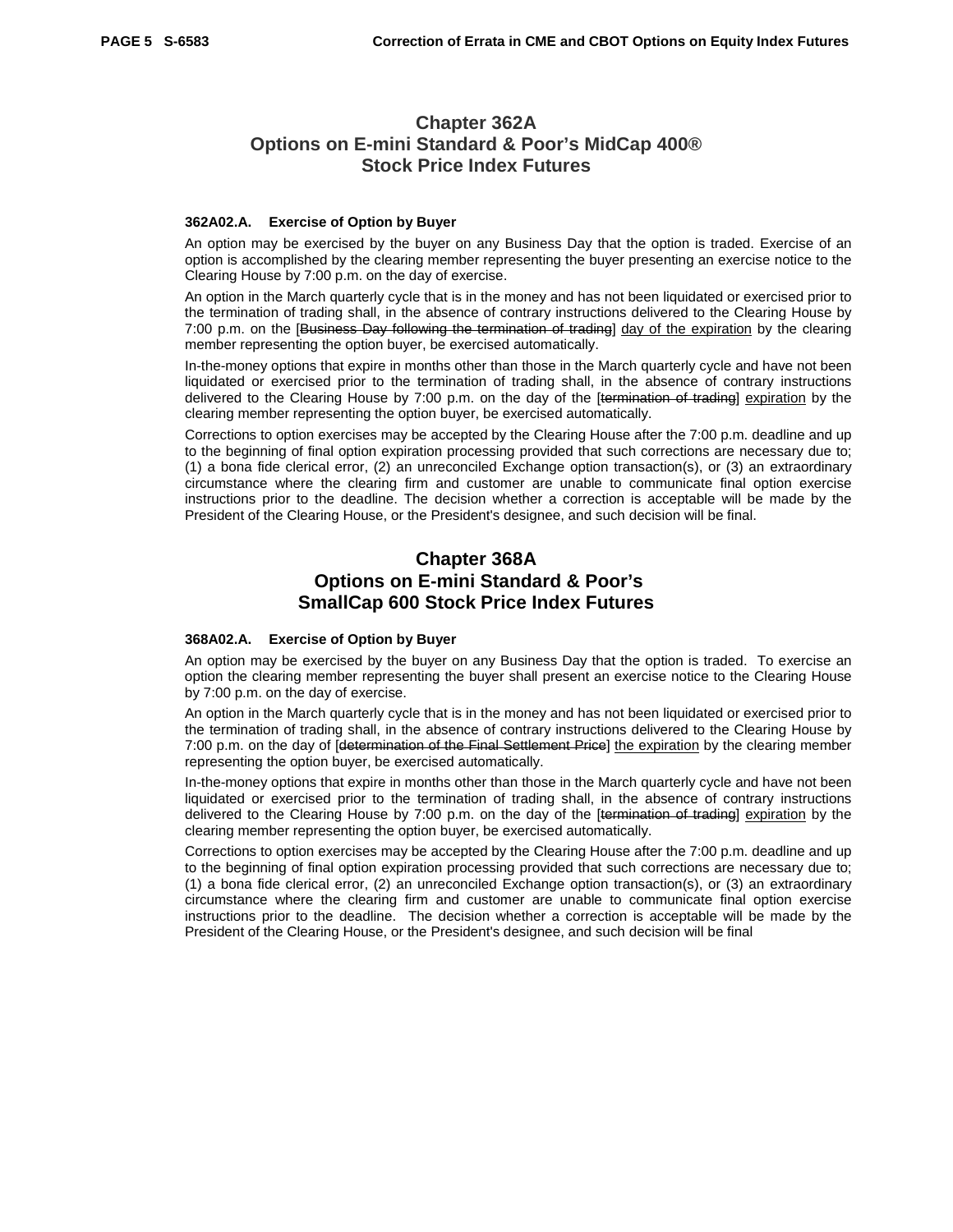### CBOT Chapter

# **Chapter 26A CBOT<sup>®</sup> Dow Jones Industrial Average<sup>SM</sup> Index (\$10 Multiplier) Futures Options**

### **26A02.A. Exercise of Option**

The buyer of a CBOT \$10 Dow futures option may exercise the option on any business day prior to expiration by giving notice of exercise to the Clearing House by 6:00 p.m., or by such other time designated by the Exchange, on such day.

Notwithstanding the provisions of the preceding paragraph, for options with quarterly expirations, all in-themoney options shall be automatically exercised after 6:00 p.m. on the [business day following the last day of trading] day of the expiration, or such other time designated by the Exchange, unless notice to cancel automatic exercise is given to the Clearing House. For options with non-quarterly expirations, all in-themoney options shall be automatically exercised after 6:00 p.m. on the [last day of trading] day of expiration, or such other time designated by the Exchange, unless notice to cancel automatic exercise is given to the Clearing House.

For options with quarterly expirations, notice to cancel automatic exercise shall be given to the Clearing House by 6:00 p.m., or by such other time designated by the Exchange, on the [business day following the last day of trading] day of the expiration. For options with non-quarterly expirations, notice to cancel automatic exercise shall be given to the Clearing House by 6:00 p.m., or by such other time designated by the Exchange, on the [last day of trading] day of expiration.

An option is in-the-money if the settlement price of the underlying futures contract is less in the case of a put, or greater in the case of a call, than the exercise price for the option.

Unexercised CBOT \$10 Dow futures options with quarterly expirations shall expire at 7:00 p.m. on the [business day following the last day of trading] day of expiration.

Unexercised CBOT \$10 Dow futures options with non-quarterly expirations shall expire at 7:00 p.m. on the Hast day of trading] day of expiration.

# **Chapter 27A CBOT® Dow Jones Industrial AverageSM Index (\$5 Multiplier) Futures Options**

### **27A02.A. Exercise of Option**

The buyer of a mini-sized Dow futures option may exercise the option on any business day prior to expiration by giving notice of exercise to the Clearing House by 6:00 p.m., or by such other time designated by the Exchange, on such day.

Notwithstanding the provisions of the preceding paragraph, for options with quarterly expirations, all in-themoney options shall be automatically exercised after 6:00 p.m. on the [business day following the last day of trading] day of the expiration, or such other time designated by the Exchange, unless notice to cancel automatic exercise is given to the Clearing House. For options with non-quarterly expirations, all in-themoney options shall be automatically exercised after 6:00 p.m. on the [last day of trading] day of the expiration, or such other time designated by the Exchange, unless notice to cancel automatic exercise is given to the Clearing House.

For options with quarterly expirations, notice to cancel automatic exercise shall be given to the Clearing House by 6:00 p.m., or by such other time designated by the Exchange, on the [business day following the last day of trading] day of expiration. For options with non-quarterly expirations, notice to cancel automatic exercise shall be given to the Clearing House by 6:00 p.m., or by such other time designated by the Exchange, on the [last day of trading] day of expiration.

An option is in-the-money if the settlement price of the underlying futures contract is less in the case of a put, or greater in the case of a call, than the exercise price for the option.

Unexercised mini-sized Dow futures options with quarterly expirations shall expire at 7:00 p.m. on the [business day following the last day of trading] day of expiration.

Unexercised mini-sized Dow futures options with non-quarterly expirations shall expire at 7:00 p.m. on the [last day of trading] day of expiration.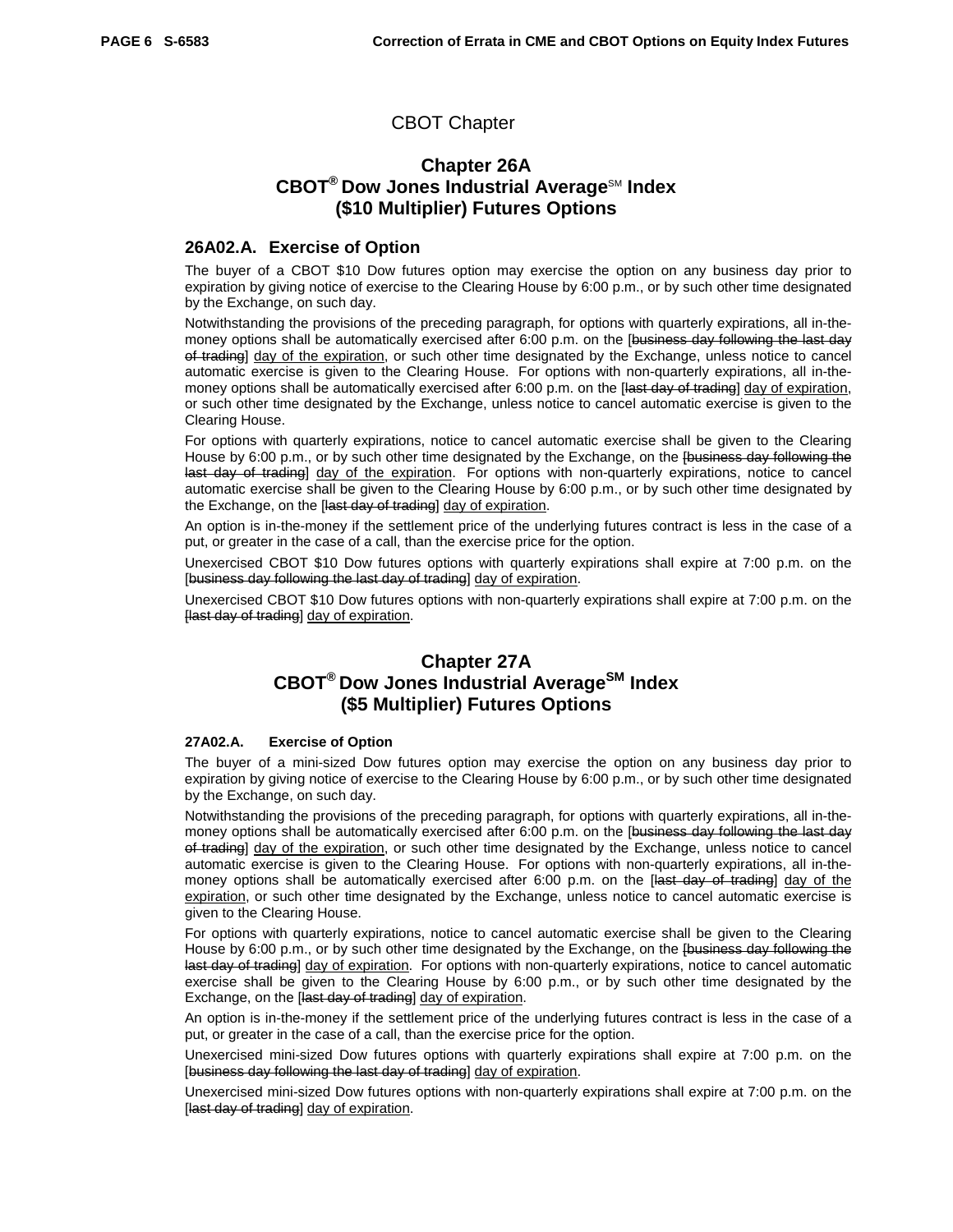# **Clean Copy**

### **CME Chapters**

### **Chapter 351A**

### **Options on Standard and Poor's 500 Stock Price Index™ Futures**

#### **351A02.A.1 Options Not in the European Style "End-of-Month" Series and European Style Weekly Series**

An option may be exercised by the buyer on any Business Day that the option is traded. Exercise of an option is accomplished by the clearing member representing the buyer presenting an exercise notice to the Clearing House by 7:00 p.m. on the day of exercise.

An option in the March quarterly cycle that is in the money and has not been liquidated or exercised prior to the termination of trading shall, in the absence of contrary instructions delivered to the Clearing House by 7:00 p.m. on the day of the expiration by the clearing member representing the option buyer, be exercised automatically.

In-the-money options that expire in months other than those in the March quarterly cycle and have not been liquidated or exercised prior to the termination of trading shall, in the absence of contrary instructions delivered to the Clearing House by 7:00 p.m. on the day of the expiration by the clearing member representing the option buyer, be exercised automatically.

Corrections to option exercises may be accepted by the Clearing House after the 7:00 p.m. deadline and up to the beginning of final option expiration processing provided that such corrections are necessary due to; (1) a bona fide clerical error, (2) an unreconciled Exchange option transaction(s), or (3) an extraordinary circumstance where the clearing firm and customer are unable to communicate final option exercise instructions prior to the deadline. The decision whether a correction is acceptable will be made by the President of the Clearing House, or the President's designee, and such decision will be final.

# **Chapter 353A Options on Standard and Poor's Midcap 400 Stock Price Index™ Futures**

### **353A02.A. Exercise of Option by Buyer**

An option may be exercised by the buyer on any Business Day that the option is traded. Exercise of an option is accomplished by the clearing member representing the buyer presenting an exercise notice to the Clearing House by 7:00 p.m. on the day of exercise.

An option in the March quarterly cycle that is in the money and has not been liquidated or exercised prior to the termination of trading shall, in the absence of contrary instructions delivered to the Clearing House by 7:00 p.m. on the day of the expiration by the clearing member representing the option buyer, be automatically exercised.

In the money options that expire in months other than those in the March quarterly cycle and have not been liquidated or exercised prior to the termination of trading shall, in the absence of contrary instructions delivered to the Clearing House by 7:00 p.m. on the day of the expiration by the clearing member representing the option buyer, be exercised automatically.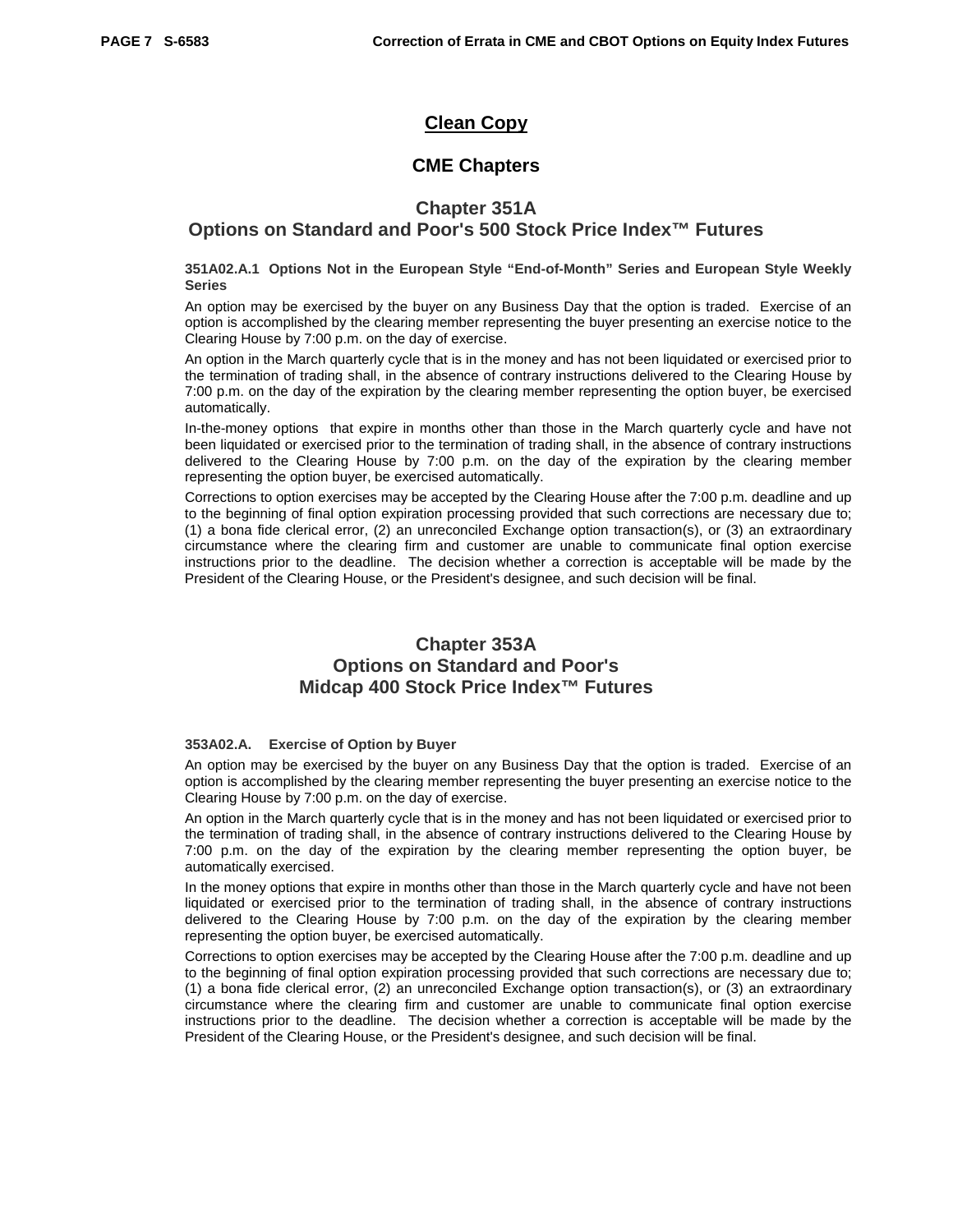### **Chapter 355A Options on S&P 500® / Growth Index Futures**

#### **355A02.A. Exercise of Option by Buyer**

An option may be exercised by the buyer on any Business Day that the option is traded. Exercise of an option is accomplished by the clearing member representing the buyer presenting an exercise notice to the Clearing House by 7:00 p.m. on the day of exercise.

An option in the March quarterly cycle that is in the money and has not been liquidated or exercised prior to the termination of trading shall, in the absence of contrary instructions delivered to the Clearing House by 7:00 p.m. on the day of the expiration by the clearing member representing the option buyer, be automatically exercised.

In the money options that expire in months other than those in the March quarterly cycle and have not been liquidated or exercised prior to the termination of trading shall, in the absence of contrary instructions delivered to the Clearing House by 7:00 p.m. on the day of the expiration by the clearing member representing the option buyer, be exercised automatically.

### **Chapter 356A Options on S&P 500® / Value Index Futures**

#### **356A02.A. Exercise of Option by Buyer**

An option may be exercised by the buyer on any Business Day that the option is traded. Exercise of an option is accomplished by the clearing member representing the buyer presenting an exercise notice to the Clearing House by 7:00 p.m. on the day of exercise.

An option in the March quarterly cycle that is in the money and has not been liquidated or exercised prior to the termination of trading shall, in the absence of contrary instructions delivered to the Clearing House by 7:00 p.m. on the on the day of expiration by the clearing member representing the option buyer, be automatically exercised.

In the money options that expire in months other than those in the March quarterly cycle and have not been liquidated or exercised prior to the termination of trading shall, in the absence of contrary instructions delivered to the Clearing House by 7:00 p.m. on the day of the expiration by the clearing member representing the option buyer, be exercised automatically.

### **Chapter 357A Options on NASDAQ 100 Index® Futures**

#### **357A02.A.1. Options Not in the European Style "End-of-Month" Series**

An option may be exercised by the buyer on any Business Day that the option is traded. To exercise an option the clearing member representing the buyer shall present an exercise notice to the Clearing House by 7:00 p.m. on the day of exercise.

An option in the March quarterly cycle that is in the money and has not been liquidated or exercised prior to the termination of trading shall, in the absence of contrary instructions delivered to the Clearing House by 7:00 p.m. on the day of the expiration by the clearing member representing the option buyer, be exercised automatically.

In-the-money options that expire in months other than those in the March quarterly cycle and have not been liquidated or exercised prior to the termination of trading shall, in the absence of contrary instructions delivered to the Clearing House by 7:00 p.m. on the day of the expiration by the clearing member representing the option buyer, be exercised automatically.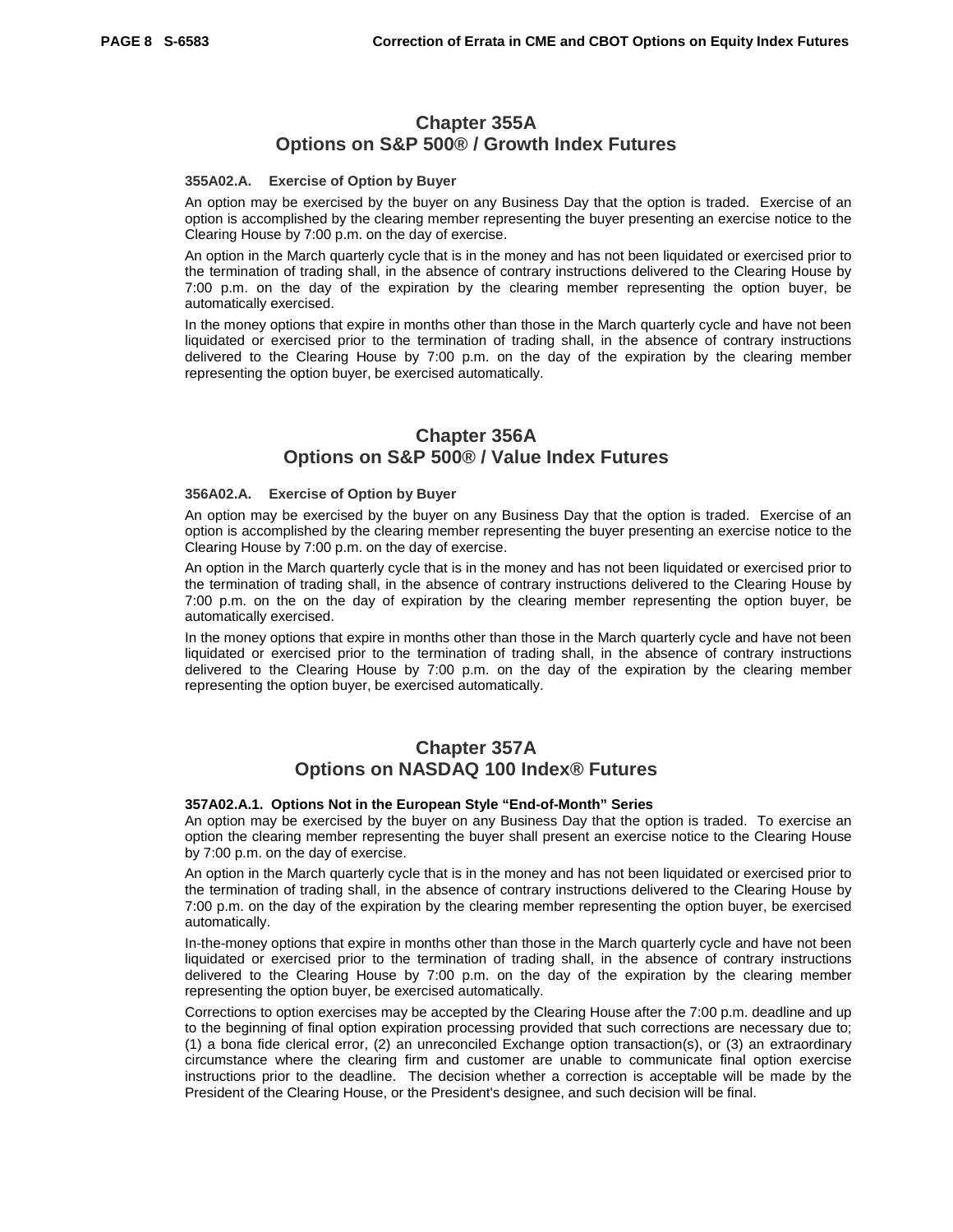# **Chapter 358A Options on E-mini® Standard and Poor's 500 Stock Price Index Futures**

#### **358A02.A.1 Options Not in the European Style "End-of-Month" Series and European Style Weekly Series**

An option may be exercised by the buyer on any Business Day that the option is traded. Exercise of an option is accomplished by the clearing member representing the buyer presenting an exercise notice to the Clearing House by 7:00 p.m. on the day of exercise.

An option in the March quarterly cycle that is in the money and has not been liquidated or exercised prior to the termination of trading shall, in the absence of contrary instructions delivered to the Clearing House by 7:00 p.m. on the day of the expiration by the clearing member representing the option buyer, be exercised automatically.

In-the-money options that expire in months other than those in the March quarterly cycle and have not been liquidated or exercised prior to the termination of trading shall, in the absence of contrary instructions delivered to the Clearing House by 7:00 p.m. on the day of the expiration by the clearing member representing the option buyer, be exercised automatically.

Corrections to option exercises may be accepted by the Clearing House after the 7:00 p.m. deadline and up to the beginning of final option expiration processing provided that such corrections are necessary due to; (1) a bona fide clerical error, (2) an unreconciled Exchange option transaction(s), or (3) an extraordinary circumstance where the clearing firm and customer are unable to communicate final option exercise instructions prior to the deadline. The decision whether a correction is acceptable will be made by the President of the Clearing House, or the President's designee, and such decision will be final.

# **Chapter 359A Options on E-mini NASDAQ 100 Index® Futures**

#### **359A02.A.1 Options Not in the European Style "End-of-Month" Series**

An option may be exercised by the buyer on any Business Day that the option is traded. To exercise an option the clearing member representing the buyer shall present an exercise notice to the Clearing House by 7:00 p.m. on the day of exercise.

An option in the March quarterly cycle that is in the money and has not been liquidated or exercised prior to the termination of trading shall, in the absence of contrary instructions delivered to the Clearing House by 7:00 p.m. on the day of the expiration by the clearing member representing the option buyer, be exercised automatically.

In-the-money options that expire in months other than those in the March quarterly cycle and have not been liquidated or exercised prior to the termination of trading shall, in the absence of contrary instructions delivered to the Clearing House by 7:00 p.m. on the day of the termination of trading by the clearing member representing the option buyer, be exercised automatically.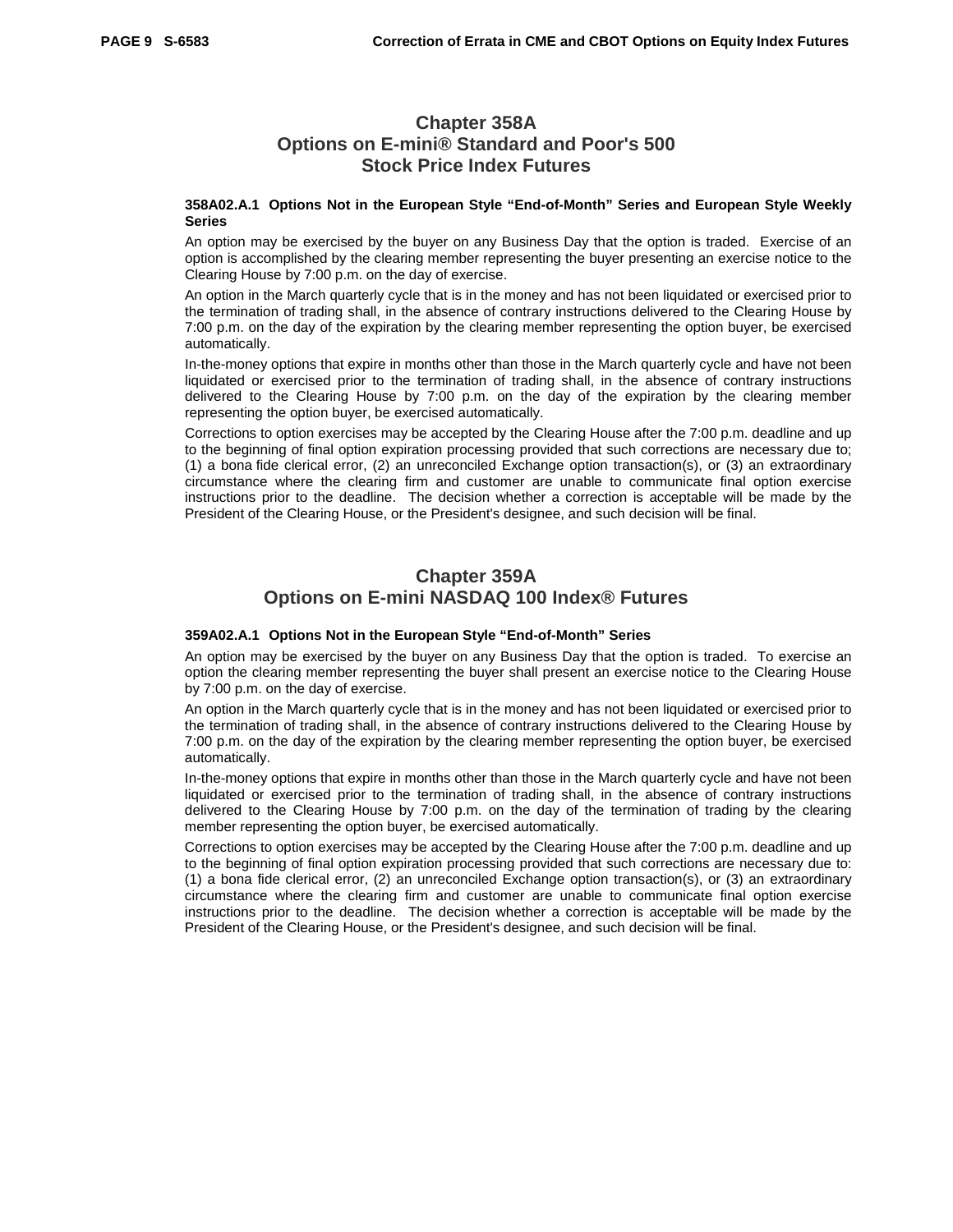# **Chapter 362A Options on E-mini Standard & Poor's MidCap 400® Stock Price Index Futures**

### **362A02.A. Exercise of Option by Buyer**

An option may be exercised by the buyer on any Business Day that the option is traded. Exercise of an option is accomplished by the clearing member representing the buyer presenting an exercise notice to the Clearing House by 7:00 p.m. on the day of exercise.

An option in the March quarterly cycle that is in the money and has not been liquidated or exercised prior to the termination of trading shall, in the absence of contrary instructions delivered to the Clearing House by 7:00 p.m. on the day of the expiration by the clearing member representing the option buyer, be exercised automatically.

In-the-money options that expire in months other than those in the March quarterly cycle and have not been liquidated or exercised prior to the termination of trading shall, in the absence of contrary instructions delivered to the Clearing House by 7:00 p.m. on the day of the [termination of trading] expiration by the clearing member representing the option buyer, be exercised automatically.

Corrections to option exercises may be accepted by the Clearing House after the 7:00 p.m. deadline and up to the beginning of final option expiration processing provided that such corrections are necessary due to; (1) a bona fide clerical error, (2) an unreconciled Exchange option transaction(s), or (3) an extraordinary circumstance where the clearing firm and customer are unable to communicate final option exercise instructions prior to the deadline. The decision whether a correction is acceptable will be made by the President of the Clearing House, or the President's designee, and such decision will be final.

# **Chapter 368A Options on E-mini Standard & Poor's SmallCap 600 Stock Price Index Futures**

### **368A02.A. Exercise of Option by Buyer**

An option may be exercised by the buyer on any Business Day that the option is traded. To exercise an option the clearing member representing the buyer shall present an exercise notice to the Clearing House by 7:00 p.m. on the day of exercise.

An option in the March quarterly cycle that is in the money and has not been liquidated or exercised prior to the termination of trading shall, in the absence of contrary instructions delivered to the Clearing House by 7:00 p.m. on the day of the expiration by the clearing member representing the option buyer, be exercised automatically.

In-the-money options that expire in months other than those in the March quarterly cycle and have not been liquidated or exercised prior to the termination of trading shall, in the absence of contrary instructions delivered to the Clearing House by 7:00 p.m. on the day of the [termination of trading] expiration by the clearing member representing the option buyer, be exercised automatically.